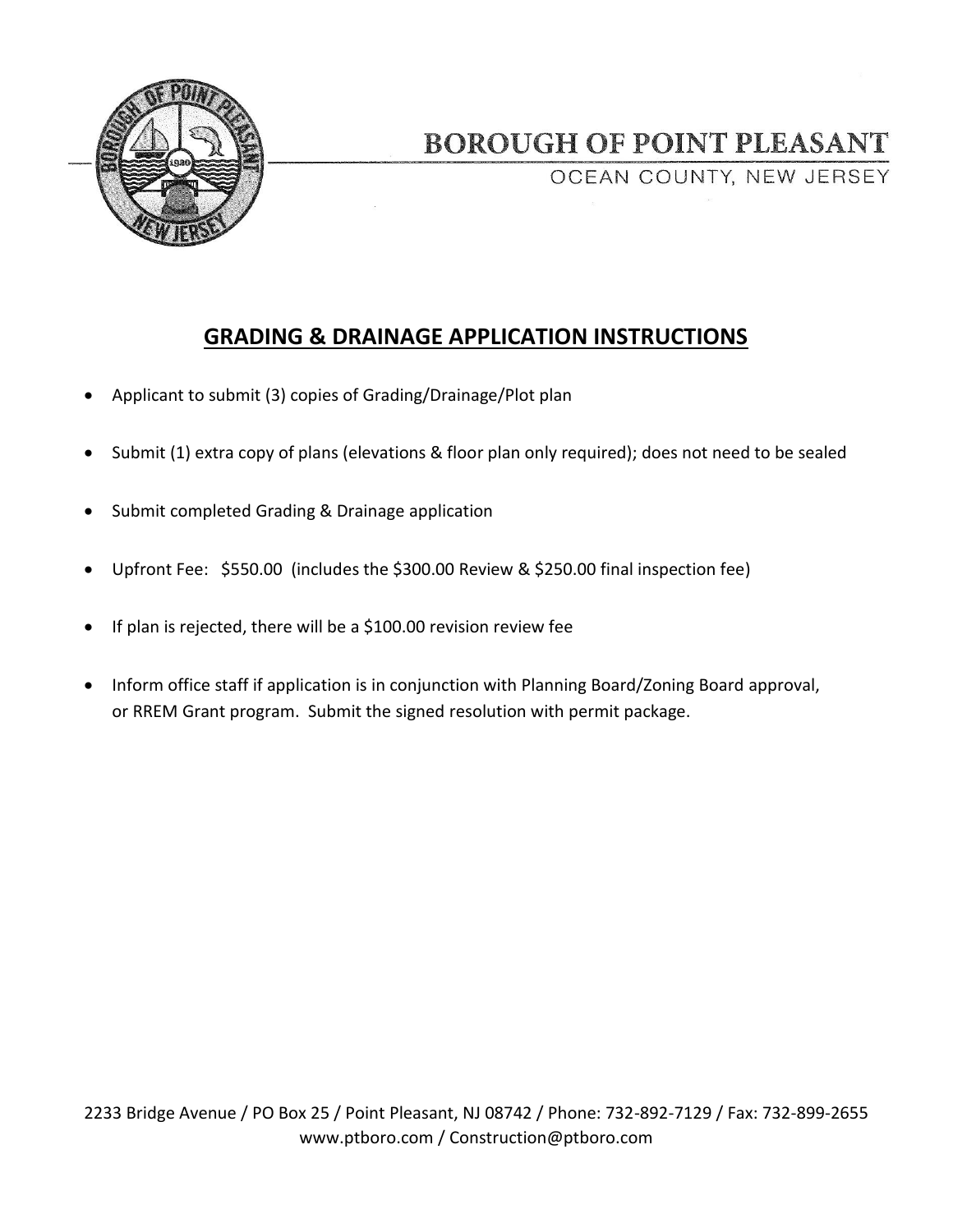## **Grading & Drainage Plan Submission Checklist Borough of Point Pleasant, Ocean County, New Jersey**

| <b>Property Information:</b>             |                                                  |                    |  |  |
|------------------------------------------|--------------------------------------------------|--------------------|--|--|
| <b>Address:</b>                          |                                                  |                    |  |  |
| <b>Block:</b>                            |                                                  | Lot:               |  |  |
| <b>Zoning District:</b>                  |                                                  | <b>Flood Zone:</b> |  |  |
|                                          |                                                  |                    |  |  |
| <b>Applicant Contact Information:</b>    |                                                  |                    |  |  |
| Name:                                    |                                                  |                    |  |  |
| <b>Mailing Address:</b>                  |                                                  |                    |  |  |
| Phone $(1)$ :                            |                                                  | Email:             |  |  |
| Phone $(2)$ :                            |                                                  | Fax:               |  |  |
| <b>Owner Contact Information:</b>        |                                                  |                    |  |  |
|                                          | Check here if same as Applicant Information ()   |                    |  |  |
|                                          |                                                  |                    |  |  |
| Name:                                    |                                                  |                    |  |  |
| <b>Mailing Address:</b>                  |                                                  |                    |  |  |
| <b>Phone (1):</b>                        |                                                  | Email:             |  |  |
| Phone (2):                               |                                                  | Fax:               |  |  |
| <b>Submission Information:</b>           |                                                  |                    |  |  |
|                                          |                                                  |                    |  |  |
| Type of Submission (initial or revised): |                                                  |                    |  |  |
|                                          | <b>Written Description of Proposed Activity:</b> |                    |  |  |
|                                          |                                                  |                    |  |  |
|                                          |                                                  |                    |  |  |
|                                          |                                                  |                    |  |  |
|                                          |                                                  |                    |  |  |
|                                          |                                                  |                    |  |  |
|                                          |                                                  |                    |  |  |
|                                          |                                                  |                    |  |  |
|                                          |                                                  |                    |  |  |

**APPLICANT'S SIGNATURE: \_\_\_\_\_\_\_\_\_\_\_\_\_\_\_\_\_\_\_\_\_\_\_\_\_\_\_\_\_\_\_\_\_\_\_\_\_\_\_\_\_\_\_DATE:\_\_\_\_\_\_\_\_\_\_\_\_\_\_\_\_\_\_\_\_\_\_\_\_\_\_** \_\_\_\_\_\_\_\_\_\_\_\_\_\_\_\_\_\_\_\_\_\_\_\_\_\_\_\_\_\_\_\_\_\_\_\_\_\_\_\_\_\_\_\_\_\_\_\_\_\_\_\_\_\_\_\_\_\_\_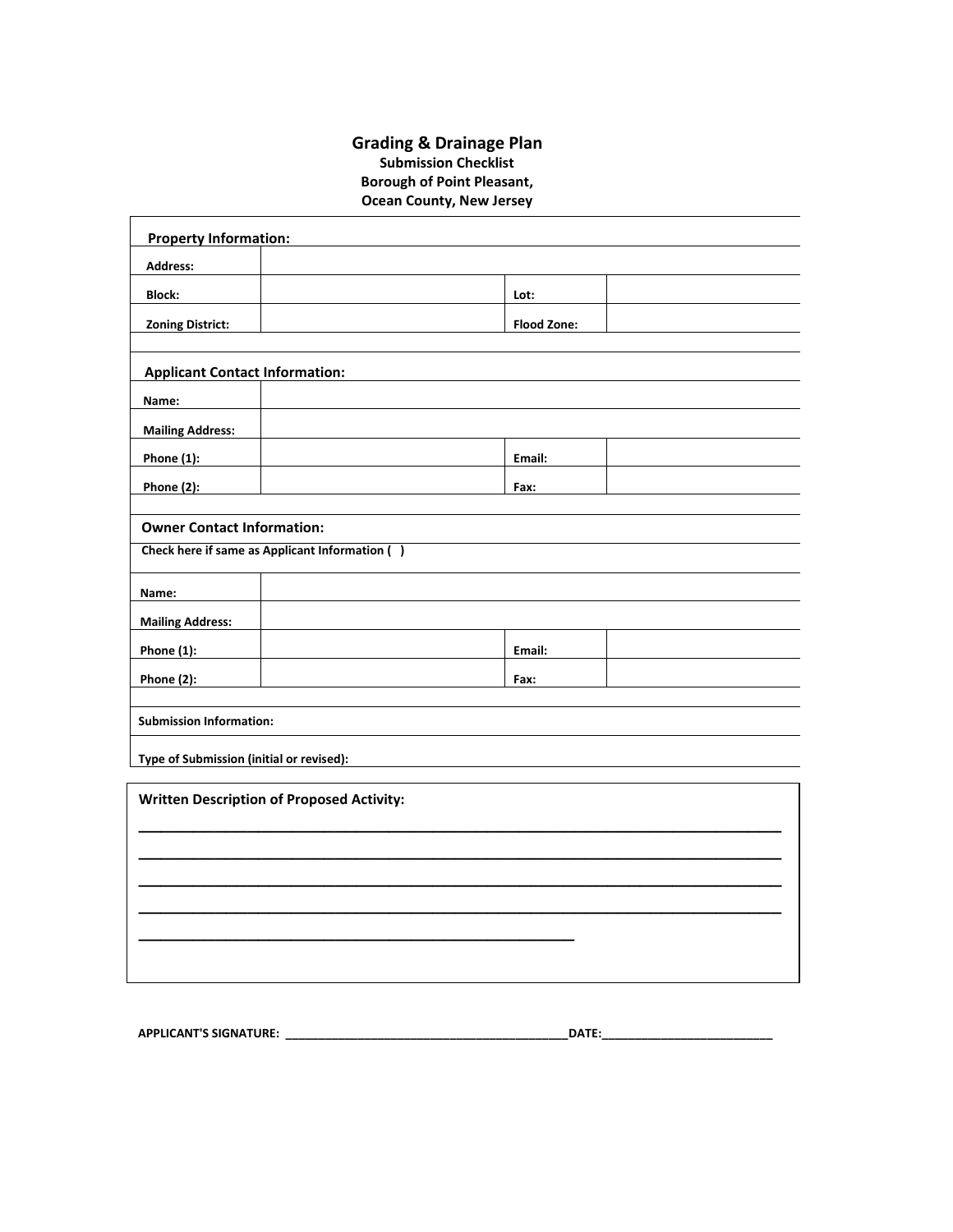In accordance with Ordinance No. 2010-22 of the Borough Code, a permit for grading and drainage shall be required prior to the construction of a single-family dwelling that has not been part of a subdivision review by the Borough Planning Board or Zoning Board of Adjustment, any in-ground swimming pool and any structure or improvement which die Borough Engineer, Construction Official, or Zoning Officer has determined may cause an adverse impact on any adjoining property. Properties covered under this section and required to obtain said grading and drainage permit shall provide the following:

| Checklist A: (Section 19-28.8(g)2: Plot Plans) |                                                                                                                                                                                                                                                         |                 |  |                                   |  |
|------------------------------------------------|---------------------------------------------------------------------------------------------------------------------------------------------------------------------------------------------------------------------------------------------------------|-----------------|--|-----------------------------------|--|
| <b>ITEM</b>                                    |                                                                                                                                                                                                                                                         | <b>PROVIDED</b> |  | <b>WAIVER</b><br><b>REQUESTED</b> |  |
| 1.                                             | (3) Copies of Plan                                                                                                                                                                                                                                      |                 |  |                                   |  |
| 2.                                             | Plan scale not greater than $1'' = 10'$ or less than $1'' = 30''$                                                                                                                                                                                       |                 |  |                                   |  |
| 3.                                             | Plan clearly shows shape and dimensions of lot                                                                                                                                                                                                          |                 |  |                                   |  |
| 4.                                             | Plan shows location, size, and height of all existing and proposed<br>structures and substructures                                                                                                                                                      |                 |  |                                   |  |
| 5.                                             | Plan indicates use of all existing and proposed structures                                                                                                                                                                                              |                 |  |                                   |  |
| 6.                                             | Plan shows all existing easements                                                                                                                                                                                                                       |                 |  |                                   |  |
| 7.                                             | Plan shows existing and proposed driveways, walks, patios,<br>decks, utilities and such other information as may be necessary<br>to determine compliance with the Borough Ordinance                                                                     |                 |  |                                   |  |
| 8.                                             | All information on the plot plan, relating to the location and size<br>of the lot and existing structures and other features on the lot<br>shall be based on a survey of the lot by a professional land<br>surveyor licensed in the State of New Jersey |                 |  |                                   |  |
| 9.                                             | A separate copy of the signed and sealed survey, upon which the<br>plot plan is based, shall also be submitted with the application                                                                                                                     |                 |  |                                   |  |

The Applicant must provide a written explanation for each waiver requested in Checklist A, below:

\_\_\_\_\_\_\_\_\_\_\_\_\_\_\_\_\_\_\_\_\_\_\_\_\_\_\_\_\_\_\_\_\_\_\_\_\_\_\_\_\_\_\_\_\_\_\_\_\_\_\_\_\_\_\_\_\_\_\_\_\_\_\_\_\_\_\_\_\_\_\_\_\_\_\_\_\_\_\_\_\_\_\_\_ \_\_\_\_\_\_\_\_\_\_\_\_\_\_\_\_\_\_\_\_\_\_\_\_\_\_\_\_\_\_\_\_\_\_\_\_\_\_\_\_\_\_\_\_\_\_\_\_\_\_\_\_\_\_\_\_\_\_\_\_\_\_\_\_\_\_\_\_\_\_\_\_\_\_\_\_\_\_\_\_\_\_\_\_ \_\_\_\_\_\_\_\_\_\_\_\_\_\_\_\_\_\_\_\_\_\_\_\_\_\_\_\_\_\_\_\_\_\_\_\_\_\_\_\_\_\_\_\_\_\_\_\_\_\_\_\_\_\_\_\_\_\_\_\_\_\_\_\_\_\_\_\_\_\_\_\_\_\_\_\_\_\_\_\_\_\_\_\_ \_\_\_\_\_\_\_\_\_\_\_\_\_\_\_\_\_\_\_\_\_\_\_\_\_\_\_\_\_\_\_\_\_\_\_\_\_\_\_\_\_\_\_\_\_\_\_\_\_\_\_\_\_\_\_\_\_\_\_\_\_\_\_\_\_\_\_\_\_\_\_\_\_\_\_\_\_\_\_\_\_\_\_\_ \_\_\_\_\_\_\_\_\_\_\_\_\_\_\_\_\_\_\_\_\_\_\_\_\_\_\_\_\_\_\_\_\_\_\_\_\_\_\_\_\_\_\_\_\_\_\_\_\_\_\_\_\_\_\_\_\_\_\_\_\_\_\_\_\_\_\_\_\_\_\_\_\_\_\_\_\_\_\_\_\_\_\_\_ \_\_\_\_\_\_\_\_\_\_\_\_\_\_\_\_\_\_\_\_\_\_\_\_\_\_\_\_\_\_\_\_\_\_\_\_\_\_\_\_\_\_\_\_\_\_\_\_\_\_\_\_\_\_\_\_\_\_\_\_\_\_\_\_\_\_\_\_\_\_\_\_\_\_\_\_\_\_\_\_\_\_\_\_ \_\_\_\_\_\_\_\_\_\_\_\_\_\_\_\_\_\_\_\_\_\_\_\_\_\_\_\_\_\_\_\_\_\_\_\_\_\_\_\_\_\_\_\_\_\_\_\_\_\_\_\_\_\_\_\_\_\_\_\_\_\_\_\_\_\_\_\_\_\_\_\_\_\_\_\_\_\_\_\_\_\_\_\_ \_\_\_\_\_\_\_\_\_\_\_\_\_\_\_\_\_\_\_\_\_\_\_\_\_\_\_\_\_\_\_\_\_\_\_\_\_\_\_\_\_\_\_\_\_\_\_\_\_\_\_\_\_\_\_\_\_\_\_\_\_\_\_\_\_\_\_\_\_\_\_\_\_\_\_\_\_\_\_\_\_\_\_\_ \_\_\_\_\_\_\_\_\_\_\_\_\_\_\_\_\_\_\_\_\_\_\_\_\_\_\_\_\_\_\_\_\_\_\_\_\_\_\_\_\_\_\_\_\_\_\_\_\_\_\_\_\_\_\_\_\_\_\_\_\_\_\_\_\_\_\_\_\_\_\_\_\_\_\_\_\_\_\_\_\_\_\_\_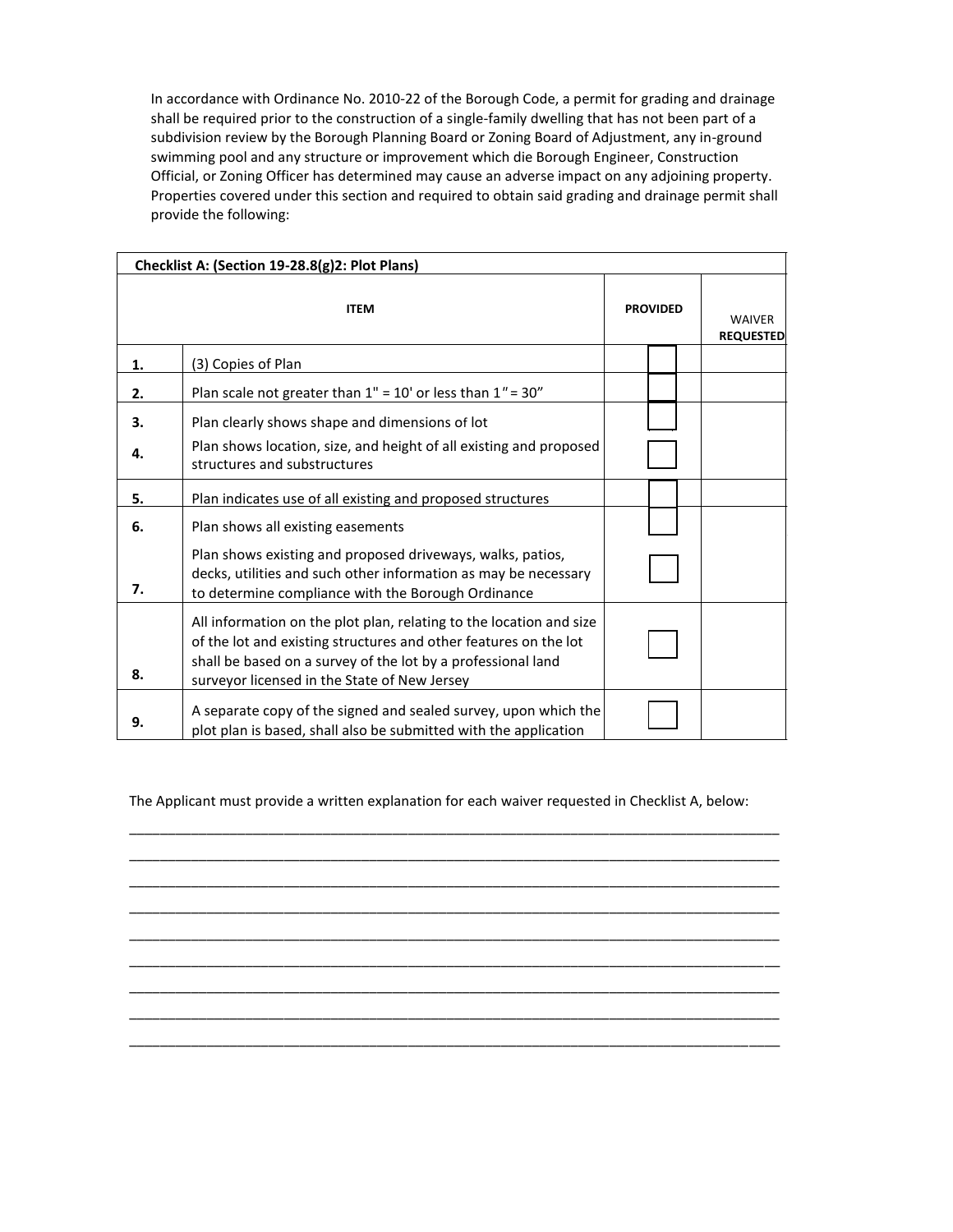| Checklist B: (Section 19-28.8(g)3: Soil Logs) |                                                                                                                                                                                                                                                                                                                                                                 |                 |                                   |  |
|-----------------------------------------------|-----------------------------------------------------------------------------------------------------------------------------------------------------------------------------------------------------------------------------------------------------------------------------------------------------------------------------------------------------------------|-----------------|-----------------------------------|--|
|                                               | <b>ITEM</b>                                                                                                                                                                                                                                                                                                                                                     | <b>PROVIDED</b> | <b>WAIVER</b><br><b>REQUESTED</b> |  |
| 1.                                            | Soil Log and permeability or percolation test prepared and<br>certified by a certified well driller, soils expert and/or<br>professional engineer licensed in the State of New Jersey.                                                                                                                                                                          |                 |                                   |  |
| 2.                                            | The boring or test pit for the Soil Log shall be located within the<br>area of proposed drainage structure and shall be to a depth of<br>two (2) feet below the proposed structure(s) or groundwater<br>elevation, whichever is less.                                                                                                                           |                 |                                   |  |
| 3.                                            | The plot plan shall show the location of the boring or test pit and<br>the Soil Log shall identify the surface elevation of the boring or<br>test pit, show the various soil types and characteristics, show the<br>elevation of each change in soil type, the existing groundwater<br>elevation and an estimate of the seasonal high groundwater<br>elevation. |                 |                                   |  |

The Applicant must provide a written explanation for each waiver requested in Checklist B, below: \_\_\_\_\_\_\_\_\_\_\_\_\_\_\_\_\_\_\_\_\_\_\_\_\_\_\_\_\_\_\_\_\_\_\_\_\_\_\_\_\_\_\_\_\_\_\_\_\_\_\_\_\_\_\_\_\_\_\_\_\_\_\_\_\_\_\_\_\_\_\_\_\_\_\_\_\_\_\_\_

\_\_\_\_\_\_\_\_\_\_\_\_\_\_\_\_\_\_\_\_\_\_\_\_\_\_\_\_\_\_\_\_\_\_\_\_\_\_\_\_\_\_\_\_\_\_\_\_\_\_\_\_\_\_\_\_\_\_\_\_\_\_\_\_\_\_\_\_\_\_\_\_\_\_\_\_\_\_\_\_ \_\_\_\_\_\_\_\_\_\_\_\_\_\_\_\_\_\_\_\_\_\_\_\_\_\_\_\_\_\_\_\_\_\_\_\_\_\_\_\_\_\_\_\_\_\_\_\_\_\_\_\_\_\_\_\_\_\_\_\_\_\_\_\_\_\_\_\_\_\_\_\_\_\_\_\_\_\_\_\_ \_\_\_\_\_\_\_\_\_\_\_\_\_\_\_\_\_\_\_\_\_\_\_\_\_\_\_\_\_\_\_\_\_\_\_\_\_\_\_\_\_\_\_\_\_\_\_\_\_\_\_\_\_\_\_\_\_\_\_\_\_\_\_\_\_\_\_\_\_\_\_\_\_\_\_\_\_\_\_\_ \_\_\_\_\_\_\_\_\_\_\_\_\_\_\_\_\_\_\_\_\_\_\_\_\_\_\_\_\_\_\_\_\_\_\_\_\_\_\_\_\_\_\_\_\_\_\_\_\_\_\_\_\_\_\_\_\_\_\_\_\_\_\_\_\_\_\_\_\_\_\_\_\_\_\_\_\_\_\_\_ \_\_\_\_\_\_\_\_\_\_\_\_\_\_\_\_\_\_\_\_\_\_\_\_\_\_\_\_\_\_\_\_\_\_\_\_\_\_\_\_\_\_\_\_\_\_\_\_\_\_\_\_\_\_\_\_\_\_\_\_\_\_\_\_\_\_\_\_\_\_\_\_\_\_\_\_\_\_\_\_ \_\_\_\_\_\_\_\_\_\_\_\_\_\_\_\_\_\_\_\_\_\_\_\_\_\_\_\_\_\_\_\_\_\_\_\_\_\_\_\_\_\_\_\_\_\_\_\_\_\_\_\_\_\_\_\_\_\_\_\_\_\_\_\_\_\_\_\_\_\_\_\_\_\_\_\_\_\_\_\_ \_\_\_\_\_\_\_\_\_\_\_\_\_\_\_\_\_\_\_\_\_\_\_\_\_\_\_\_\_\_\_\_\_\_\_\_\_\_\_\_\_\_\_\_\_\_\_\_\_\_\_\_\_\_\_\_\_\_\_\_\_\_\_\_\_\_\_\_\_\_\_\_\_\_\_\_\_\_\_\_

\_\_\_\_\_\_\_\_\_\_\_\_\_\_\_\_\_\_\_\_\_\_\_\_\_\_\_\_\_\_\_\_\_\_\_\_\_\_\_\_\_\_\_\_\_\_\_\_\_\_\_\_\_\_\_\_\_\_\_\_\_\_\_\_\_\_\_\_\_\_\_\_\_\_\_\_\_\_\_\_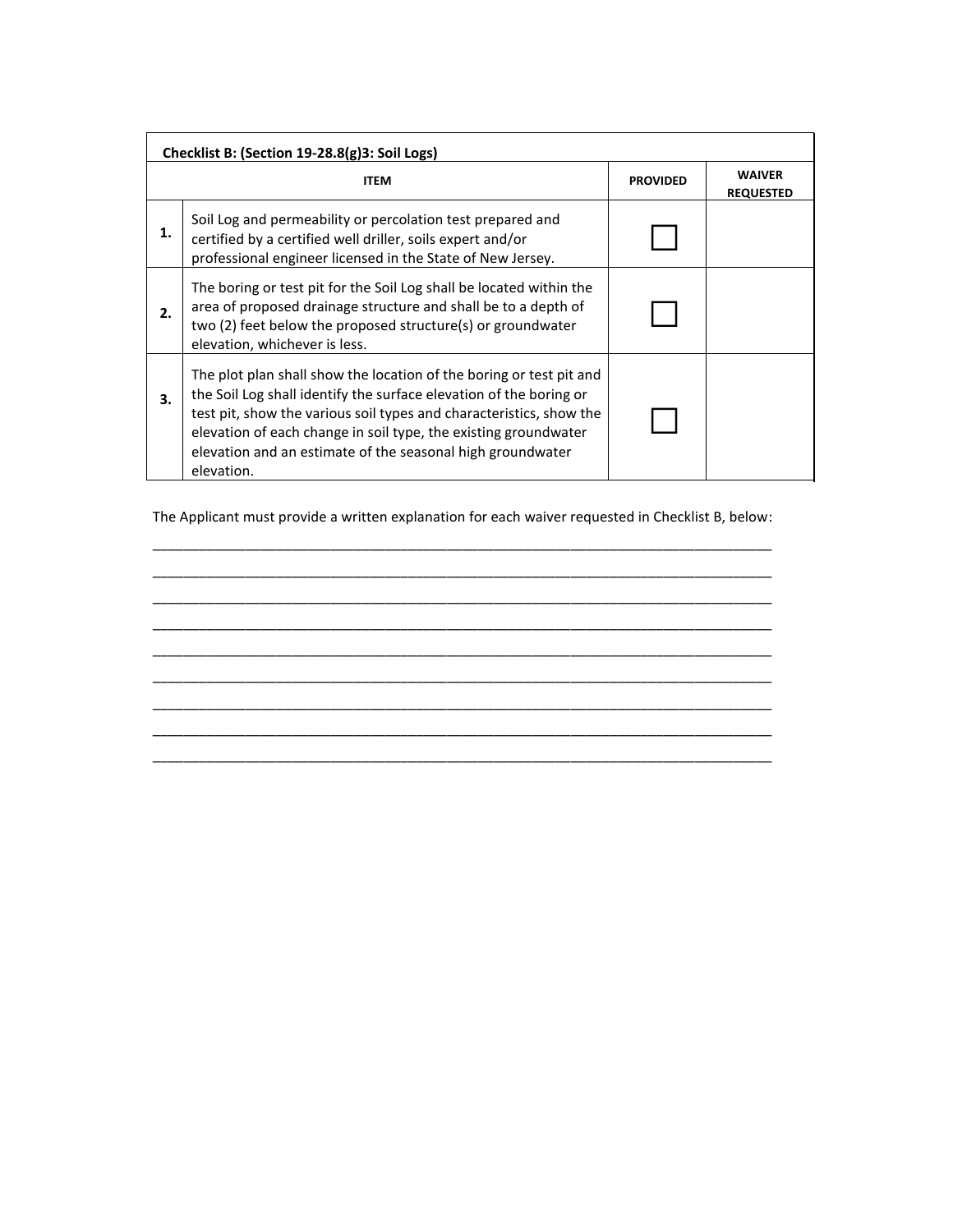| Checklist C: (Section 19-28.8 (g)4: Plot Plan Characteristics) |                                                                                                                                                                                                                                                                                                                                                                                                                                                                                                                                                                                                                                                                                                                                                                                                                                                         |                 |                                   |  |
|----------------------------------------------------------------|---------------------------------------------------------------------------------------------------------------------------------------------------------------------------------------------------------------------------------------------------------------------------------------------------------------------------------------------------------------------------------------------------------------------------------------------------------------------------------------------------------------------------------------------------------------------------------------------------------------------------------------------------------------------------------------------------------------------------------------------------------------------------------------------------------------------------------------------------------|-----------------|-----------------------------------|--|
|                                                                | <b>ITEM</b>                                                                                                                                                                                                                                                                                                                                                                                                                                                                                                                                                                                                                                                                                                                                                                                                                                             | <b>PROVIDED</b> | <b>WAIVER</b><br><b>REQUESTED</b> |  |
| 1.                                                             | Plan conforms to all Plot Plan Requirements (See Checklist A)                                                                                                                                                                                                                                                                                                                                                                                                                                                                                                                                                                                                                                                                                                                                                                                           |                 |                                   |  |
| 2.                                                             | The tax map sheet, block and lot numbers, street address, date,<br>graphic scale, north arrow, and the name and address of the<br>professional who prepared the plan.                                                                                                                                                                                                                                                                                                                                                                                                                                                                                                                                                                                                                                                                                   |                 |                                   |  |
| 3.                                                             | Existing boundary and topographic Information on the lot and for<br>a distance often (10) feet outside the lot.                                                                                                                                                                                                                                                                                                                                                                                                                                                                                                                                                                                                                                                                                                                                         |                 |                                   |  |
| 4.                                                             | The location of all proposed construction and all existing<br>structures on the lot and for a distance often (10) feet outside<br>the lot.                                                                                                                                                                                                                                                                                                                                                                                                                                                                                                                                                                                                                                                                                                              |                 |                                   |  |
| 5.                                                             | Required zoning setback lines and distances to all existing and<br>proposed structures.                                                                                                                                                                                                                                                                                                                                                                                                                                                                                                                                                                                                                                                                                                                                                                 |                 |                                   |  |
| 6.                                                             | Structure dimensions including height of existing and proposed<br>structures or additions.                                                                                                                                                                                                                                                                                                                                                                                                                                                                                                                                                                                                                                                                                                                                                              |                 |                                   |  |
| 7.                                                             | Existing and proposed contour lines at one (1) foot intervals plus<br>spot elevations as may be required to adequately show the<br>existing and proposed grading on the lot and for a distance of ten<br>(10) feet outside the lot. Existing spot elevations at each lot<br>comer and existing structure comer. Existing and proposed<br>finished floor elevations including basement slab elevation and<br>garage slab elevations of all existing and proposed structures and<br>structure additions. Proposed spot elevations at the corner of<br>each proposed structure or structure addition. Existing top and<br>bottom of curb elevation and street centerline elevation at<br>twenty-five (25) foot intervals along and for a distance of twenty-<br>five (25) feet beyond the lot frontage. All elevations shall be<br>NGVD29 or NAVD88 datum. |                 |                                   |  |
| 8.                                                             | Existing and proposed building area and gross floor area of<br>proposed structures or structure additions and the existing and<br>proposed lot coverage.                                                                                                                                                                                                                                                                                                                                                                                                                                                                                                                                                                                                                                                                                                |                 |                                   |  |
| 9.                                                             | Existing and proposed driveway locations, dimensions and type<br>of driveway surface                                                                                                                                                                                                                                                                                                                                                                                                                                                                                                                                                                                                                                                                                                                                                                    |                 |                                   |  |
| 10.                                                            | Existing and proposed sidewalk and curb locations and type of<br>curb and walk surface.                                                                                                                                                                                                                                                                                                                                                                                                                                                                                                                                                                                                                                                                                                                                                                 |                 |                                   |  |
| 11.                                                            | Flood zone, wetlands and wetland buffer lines, if applicable.                                                                                                                                                                                                                                                                                                                                                                                                                                                                                                                                                                                                                                                                                                                                                                                           |                 |                                   |  |
| 12.                                                            | Location of existing water and sewer lines and proposed service<br>connections thereto, including size and proposed material.                                                                                                                                                                                                                                                                                                                                                                                                                                                                                                                                                                                                                                                                                                                           |                 |                                   |  |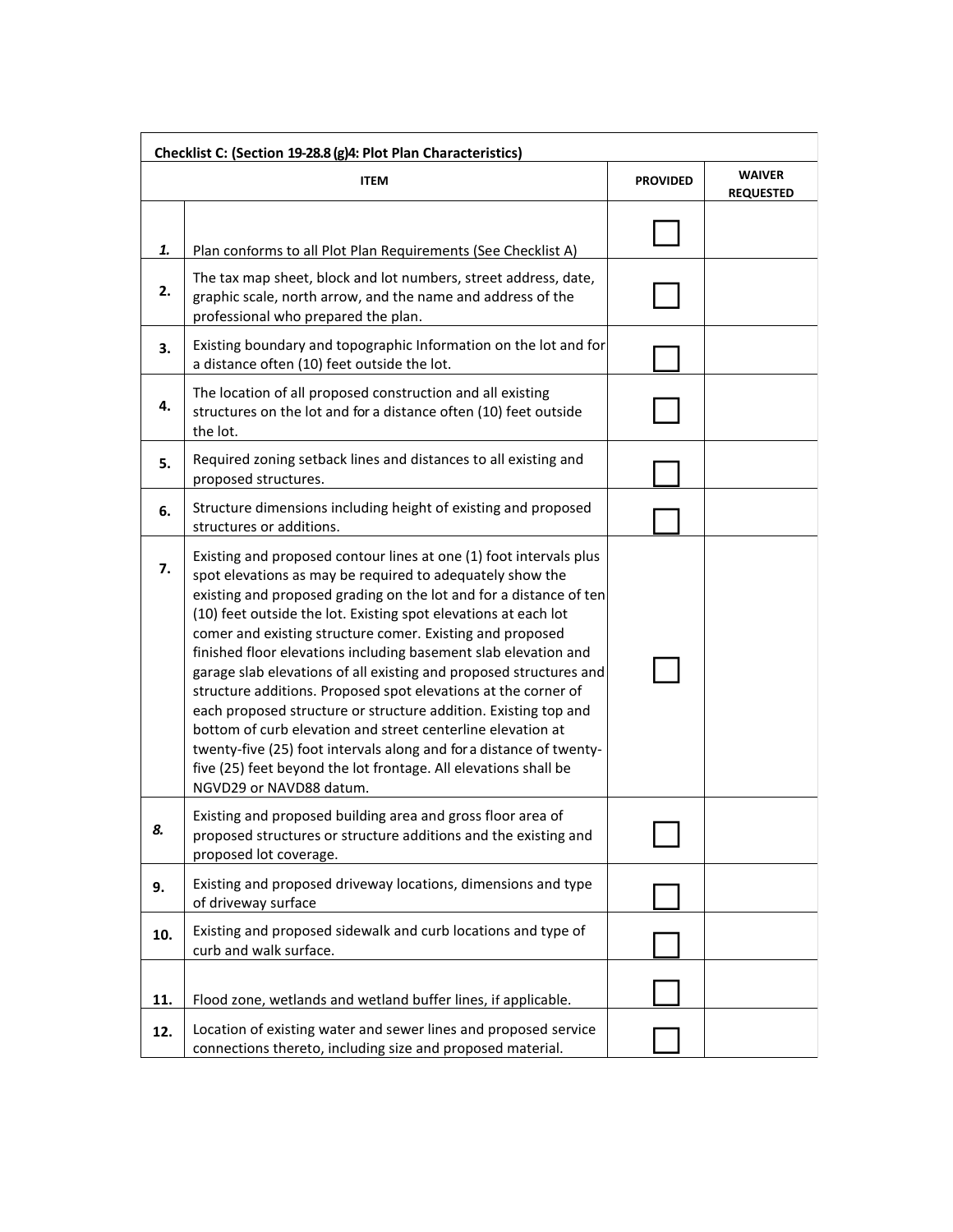| Checklist C cont'd: (Section 19-28.8(g)4: Plot Plan Characteristics) |                                                                                                                                                                                                                                                                                                                                                                                                                                             |                 |                                   |  |  |
|----------------------------------------------------------------------|---------------------------------------------------------------------------------------------------------------------------------------------------------------------------------------------------------------------------------------------------------------------------------------------------------------------------------------------------------------------------------------------------------------------------------------------|-----------------|-----------------------------------|--|--|
|                                                                      | <b>ITEM</b>                                                                                                                                                                                                                                                                                                                                                                                                                                 | <b>PROVIDED</b> | <b>WAIVER</b><br><b>REQUESTED</b> |  |  |
| 13.                                                                  | Location of existing electric, telephone and cable television lines,<br>and proposed underground service connections thereto.                                                                                                                                                                                                                                                                                                               |                 |                                   |  |  |
| 14.                                                                  | A description of the proposed structure (i.e. ranch, two story<br>colonial, etc.) and whether it is on a slab, crawl space, or<br>basement.                                                                                                                                                                                                                                                                                                 |                 |                                   |  |  |
| 15.                                                                  | Limits of lot clearing, if applicable, show existing trees four inches<br>and larger including caliper and species and identify trees to be<br>removed or remain.                                                                                                                                                                                                                                                                           |                 |                                   |  |  |
| 16.                                                                  | Limits of disturbance and soil erosion and sediment control<br>provisions proposed to mitigate soil erosion of disturbed areas.<br>The plan should show the topsoil storage area, silt fence<br>locations, construction vehicle entrance stabilization and<br>provisions for maintaining and protecting access to the public<br>sidewalk. Where the majority of the lot will be disturbed, a<br>separate soil erosion plan may be required. |                 |                                   |  |  |
| 17.                                                                  | All impervious surface calculations.                                                                                                                                                                                                                                                                                                                                                                                                        |                 |                                   |  |  |
| 18.                                                                  | Show silt fences and tracking pad.                                                                                                                                                                                                                                                                                                                                                                                                          |                 |                                   |  |  |
| 19.                                                                  | Stormwater design showing location, depth, and construction<br>methods of any stormwater management structures. Details of<br>structures shall be supplied.                                                                                                                                                                                                                                                                                 |                 |                                   |  |  |
| 20.                                                                  | The lot shall be graded so that the majority of surface runoff is<br>retained on the property. The minimum slope of an unpaved yard<br>surface shall be one percent except for well defined swales which<br>shall have a minimum slope of 0.5 percent.                                                                                                                                                                                      |                 |                                   |  |  |
| 21.                                                                  | The maximum slope of an unpaved yard surface shall be ten (10)<br>percent within five (5) feet of a structure.                                                                                                                                                                                                                                                                                                                              |                 |                                   |  |  |
| 22.                                                                  | The maximum slope of a paved yard surface shall be five (5)<br>percent except for a driveway which shall have a maximum slope<br>of six (6) percent.                                                                                                                                                                                                                                                                                        |                 |                                   |  |  |
| 23.                                                                  | Any plans Including commercial site must conform to the post<br>recent stormwater management regulations including the best<br>management practice manual.                                                                                                                                                                                                                                                                                  |                 |                                   |  |  |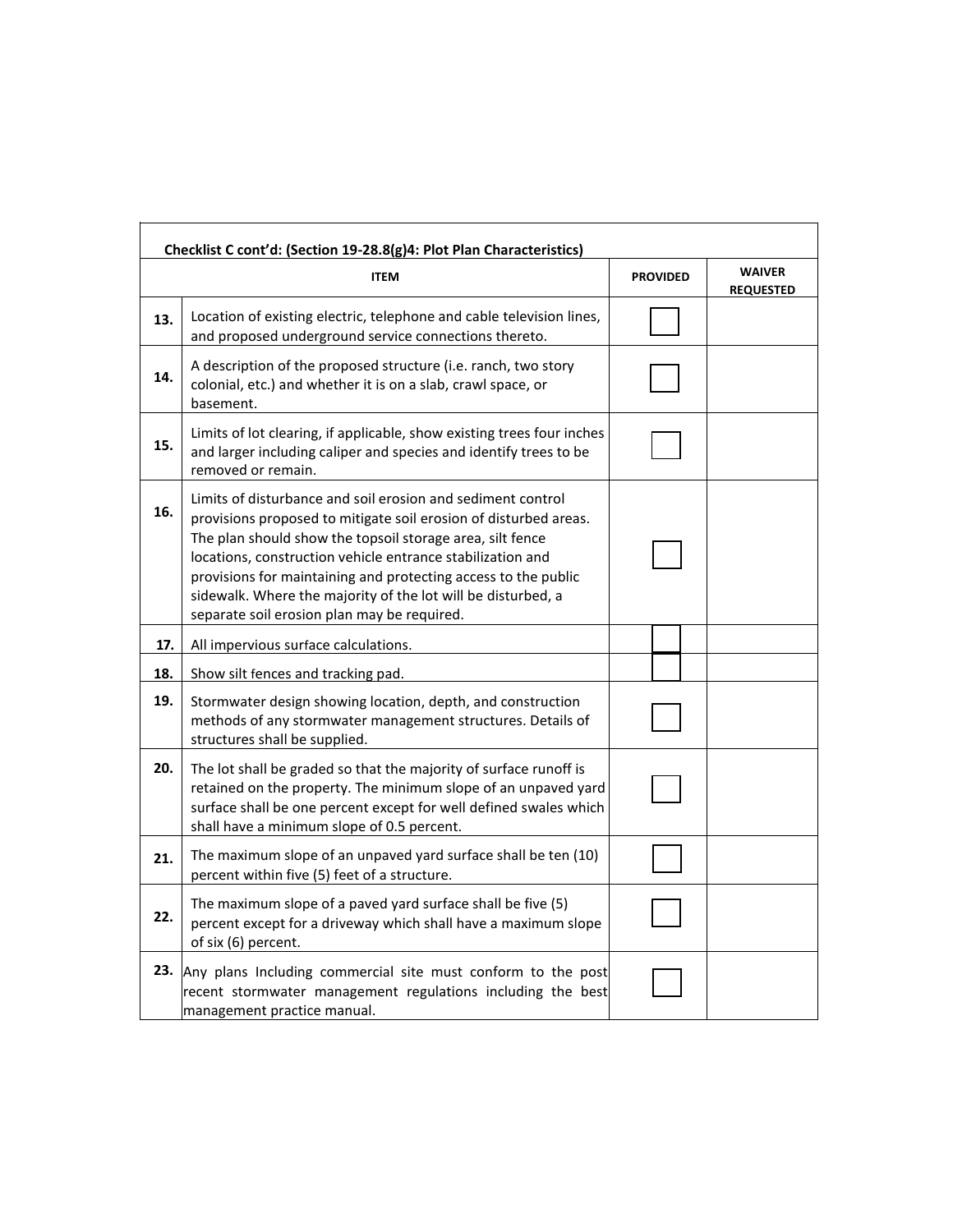| Checklist C cont'd: {Section 19-28.8(g)4: Plot Plan Characteristics} |                                                                                                                                                                                                                                                                                                                                                                                                                                                       |                 |                                   |  |
|----------------------------------------------------------------------|-------------------------------------------------------------------------------------------------------------------------------------------------------------------------------------------------------------------------------------------------------------------------------------------------------------------------------------------------------------------------------------------------------------------------------------------------------|-----------------|-----------------------------------|--|
|                                                                      | ITEM                                                                                                                                                                                                                                                                                                                                                                                                                                                  | <b>PROVIDED</b> | <b>WAIVER</b><br><b>REQUESTED</b> |  |
| 24.                                                                  | Roof leaders and sump pump drains shall be permitted to<br>spill at or through the curb of any street in the Borough.<br>Roof leaders and sump pump drains for all new structures<br>shall be piped directly to dry wells or seepage pits to be<br>installed on the lot if the soils and the water table are<br>suitable; otherwise, they should be routed to discharge at<br>the curb. The dry wells or seepage pits meet the following<br>criteria: |                 |                                   |  |
|                                                                      | a.<br>Each dry well or seepage pit shall provide a minimum of 75<br>cubic feet of storage volume exclusive of the perimeter<br>stone. A minimum of one (I) cubic foot of storage volume<br>exclusive of the perimeter stone shall be provided for each<br>12 square feet of roof area tributary to the dry well.                                                                                                                                      |                 |                                   |  |
|                                                                      | b.<br>The dry wells shall be a minimum of one (1) foot above the<br>groundwater table and have a minimum of six (6) inches of<br>cover. They shall be located at a minimum often (10) feet<br>from, any structure or property line and shall not be<br>located under an impervious surface.                                                                                                                                                           |                 |                                   |  |
|                                                                      | c.<br>The dry well shall be placed on and be surrounded on the<br>sides by a six (6) inch layer of stone wrapped with a<br>geotextile material to prevent migration of the backfill<br>material into the stone.                                                                                                                                                                                                                                       |                 |                                   |  |
|                                                                      | Overflows to the yard surface shall be provided at each<br>d.<br>leader pipe in case of back up of the dry well.                                                                                                                                                                                                                                                                                                                                      |                 |                                   |  |
| 25.                                                                  | Basement floor slabs shall be a minimum of two (2) feet above<br>the seasonal high water table.                                                                                                                                                                                                                                                                                                                                                       |                 |                                   |  |
| 26.                                                                  | No construction above a foundation shall commence until an "As-<br>Built" Plan of the foundation, including location and elevation,<br>are submitted to and approved by the Construction Official.                                                                                                                                                                                                                                                    |                 |                                   |  |

The Applicant must provide a written explanation for each waiver requested in Checklist C, below:

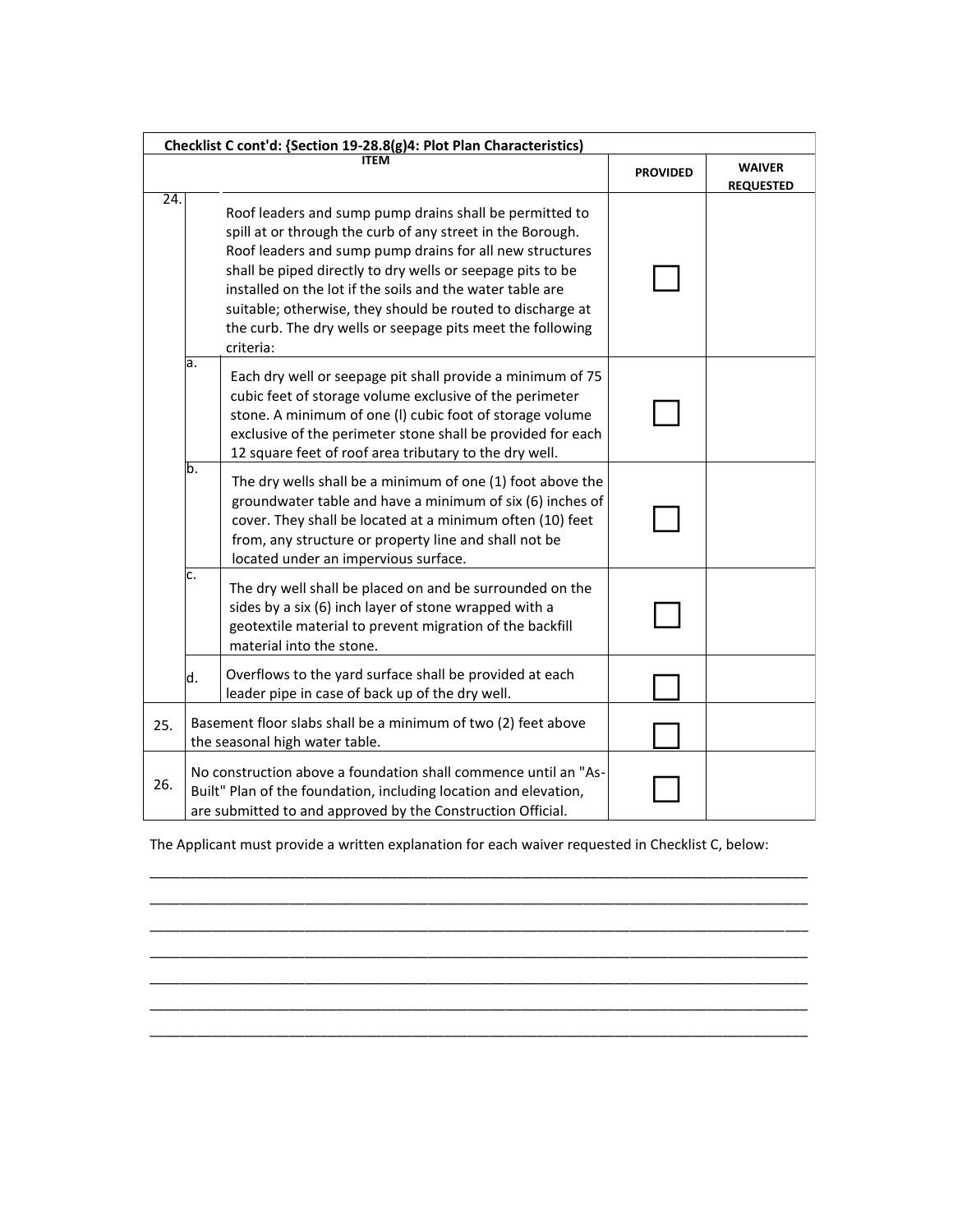## **Checklist D: (Section 19-28.8(g)7: Permit and Inspection Fees)**

Prior to the issuance of a grading and drainage permit, the applicant shall pay to the Borough the sum of one hundred (\$550.00) dollars for the permit. Additionally, review and inspection fees shall be paid to the Borough in accordance with the following schedule:

|     | <b>FEE</b>                                                                      |          |
|-----|---------------------------------------------------------------------------------|----------|
|     | Survey Inspection                                                               | \$100.00 |
| 2.  | Initial Grading Plan Review                                                     | \$200.00 |
| З.  | Review of Revised Grading Plan                                                  | \$100.00 |
| 4.  | As-Built Review (submit with final as-built plan, includes one site inspection) | \$250.00 |
| 5.  | Review of Revised As-Built Plan                                                 | \$100.00 |
| -6. | Re-Inspection of Site/Report Preparation                                        | \$150.00 |

**TOTAL FEE REQUIRED FOR CURRENT SUBMISSION: \_\_\_\_\_\_\_\_\_\_\_\_\_\_\_\_\_\_\_\_\_\_\_\_\_\_\_\_\_\_\_\_\_\_\_\_\_\_\_\_\_\_\_\_\_\_\_\_\_\_\_\_**